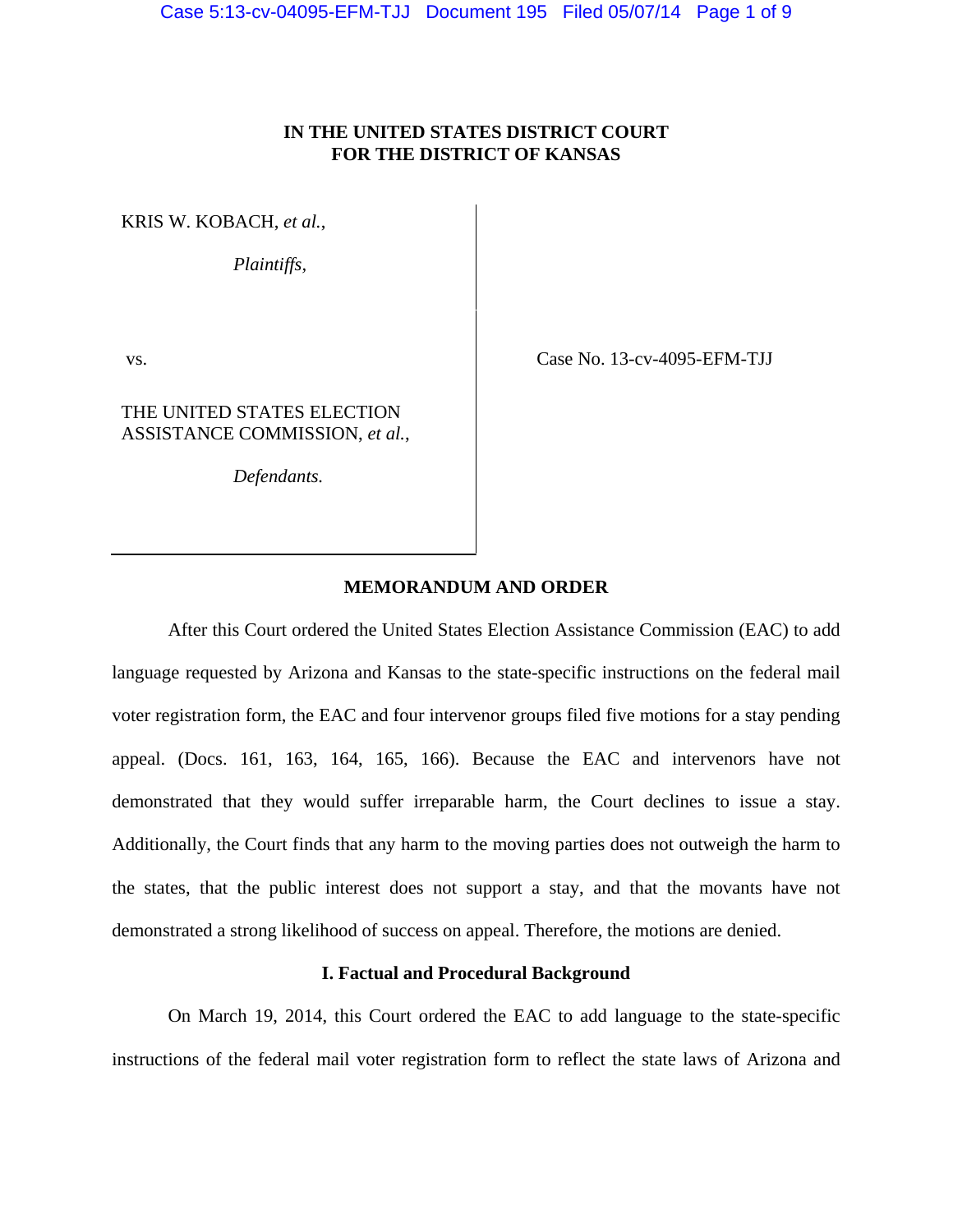### Case 5:13-cv-04095-EFM-TJJ Document 195 Filed 05/07/14 Page 2 of 9

Kansas that require proof of citizenship to register to vote.<sup>1</sup> The EAC and four intervenor groups have filed a notice of appeal.<sup>2</sup> The appeal has been docketed with the United States Court of Appeals for the Tenth Circuit.<sup>3</sup> The EAC and each of the intervenor groups have filed separate motions to stay this Court's order pending appeal.

# **II. Legal Standard**

 Rule 62(c) of the Federal Rules of Civil Procedure permits a district court to modify an injunction while an appeal is pending.<sup>4</sup> The purpose of a stay is to preserve the status quo pending the outcome of an appeal.<sup>5</sup> Because a stay intrudes into ordinary judicial review, it is generally not a matter of right even if irreparable injury might otherwise result.<sup>6</sup> A stay of an equitable order is a unique device that is rarely granted.<sup>7</sup> And the grant of a stay pending appeal is entirely discretionary.<sup>8</sup> A party must move first in the district court for a stay pending appeal before making a similar motion in the court of appeals.<sup>9</sup>

 $\frac{1}{1}$ <sup>1</sup> For more background information, see Doc. 157; *Kobach v. U.S. Election Assistance Comm'n*, 2014 WL 1094957 (D. Kan. 2014).

 $2^2$  The four groups are headed by the Inter Tribal Council of Arizona, Project Vote, the League of Women Voters, and Valle del Sol.

 $3$  Doc. 171 (assigning appellate docket number 14-3072).

 $<sup>4</sup>$  Fed. R. Civ. P. 62(c).</sup>

<sup>5</sup> *McClendon v. City of Albuquerque*, 79 F.3d 1014, 1020 (10th Cir. 1996).

<sup>6</sup> *Nken v. Holder*, 556 U.S. 418, 427 (2009).

<sup>7</sup> *Fowler by Fowler v. Unified Sch. Dist. No. 259*, 907 F. Supp 348, 349 (D. Kan. 1995).

<sup>8</sup> *Law v. NCAA*, 134 F.3d 1025, 1030 (10th Cir. 1998).

 $9$  Fed. R. App. P. 8(a).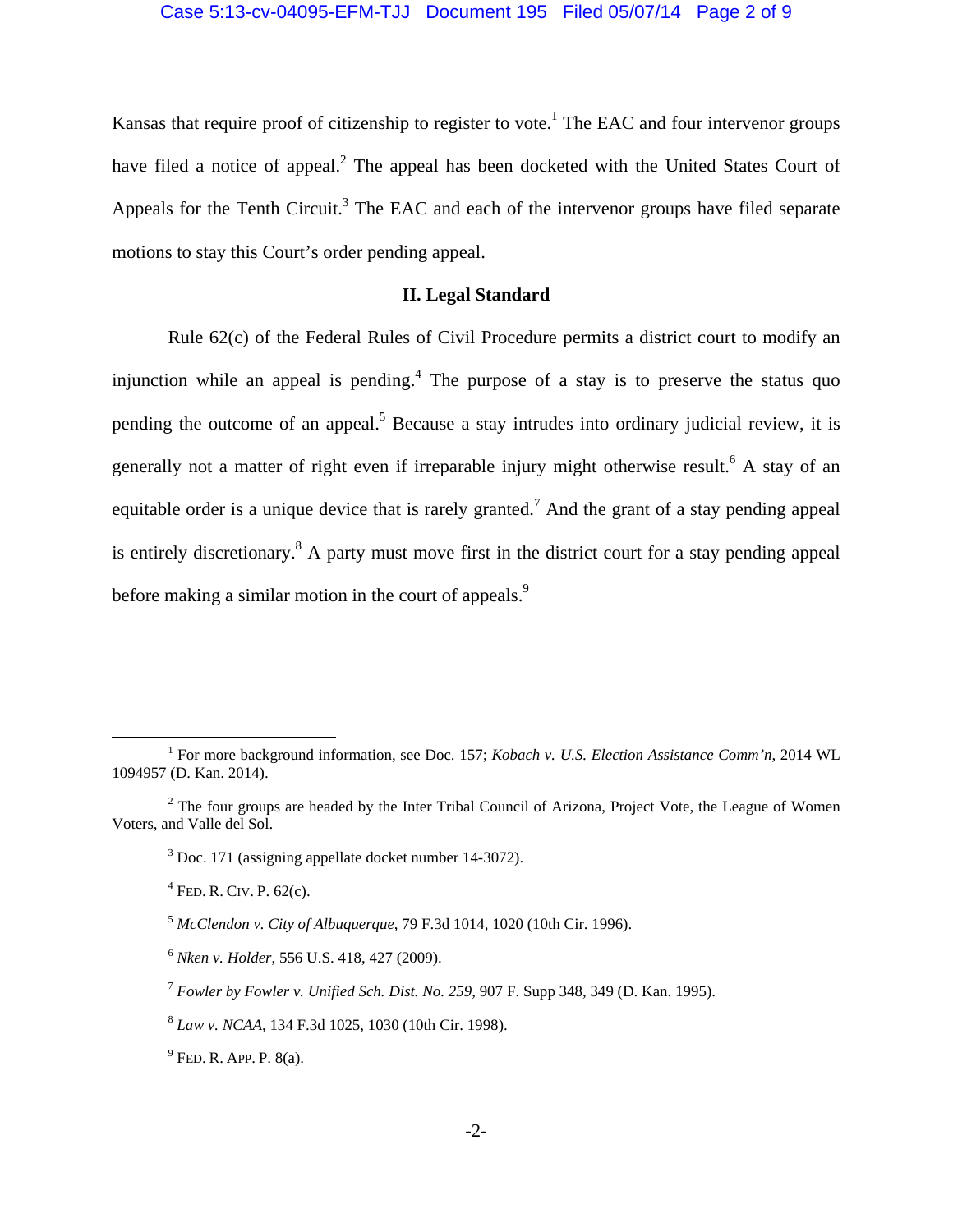### Case 5:13-cv-04095-EFM-TJJ Document 195 Filed 05/07/14 Page 3 of 9

The party requesting a stay bears the burden of showing that the circumstances justify a stay.<sup>10</sup> A court considering a motion to stay must balance the competing interests.<sup>11</sup> These competing interests are articulated in a four-factor test, similar to the test for issuing a preliminary injunction:

(1) whether the stay applicant has made a strong showing that he is likely to succeed on the merits; (2) whether the applicant will be irreparably injured absent a stay; (3) whether issuance of the stay will substantially injure the other parties interested in the proceeding; and  $(4)$  where the public interest lies.<sup>12</sup>

If the moving party can establish that the other three factors tip decidedly in its favor, the "likelihood of success" requirement is somewhat relaxed.<sup>13</sup> Under these circumstances, likelihood of success is demonstrated when the moving party has raised "questions going to the merits so serious, substantial, difficult and doubtful as to make the issue ripe for litigation and deserving of more deliberate investigation."<sup>14</sup>

## **III. Analysis**

The EAC asserts that the balance of harm tips sharply in its favor such that it is appropriate to preserve the status quo until the Tenth Circuit rules on the appeal. On the other hand, the states argue that the balance of the three harm factors weighs in their favor. All parties agree that the probability of success factor carries less weight if the moving parties can

 <sup>10</sup> *Id*. at 433-34.

<sup>11</sup> *Span-Eng Assocs. v. Weidner*, 771 F.2d 464, 467 (10th Cir. 1985).

<sup>12</sup> *Nken*, 556 U.S. at 434.

<sup>13</sup> *F.T.C. v. Mainstream Mktg. Servs., Inc.*, 345 F.3d 850, 852 (10th Cir. 2003).

<sup>&</sup>lt;sup>14</sup> *Id.* at 852-53 (internal quotations omitted).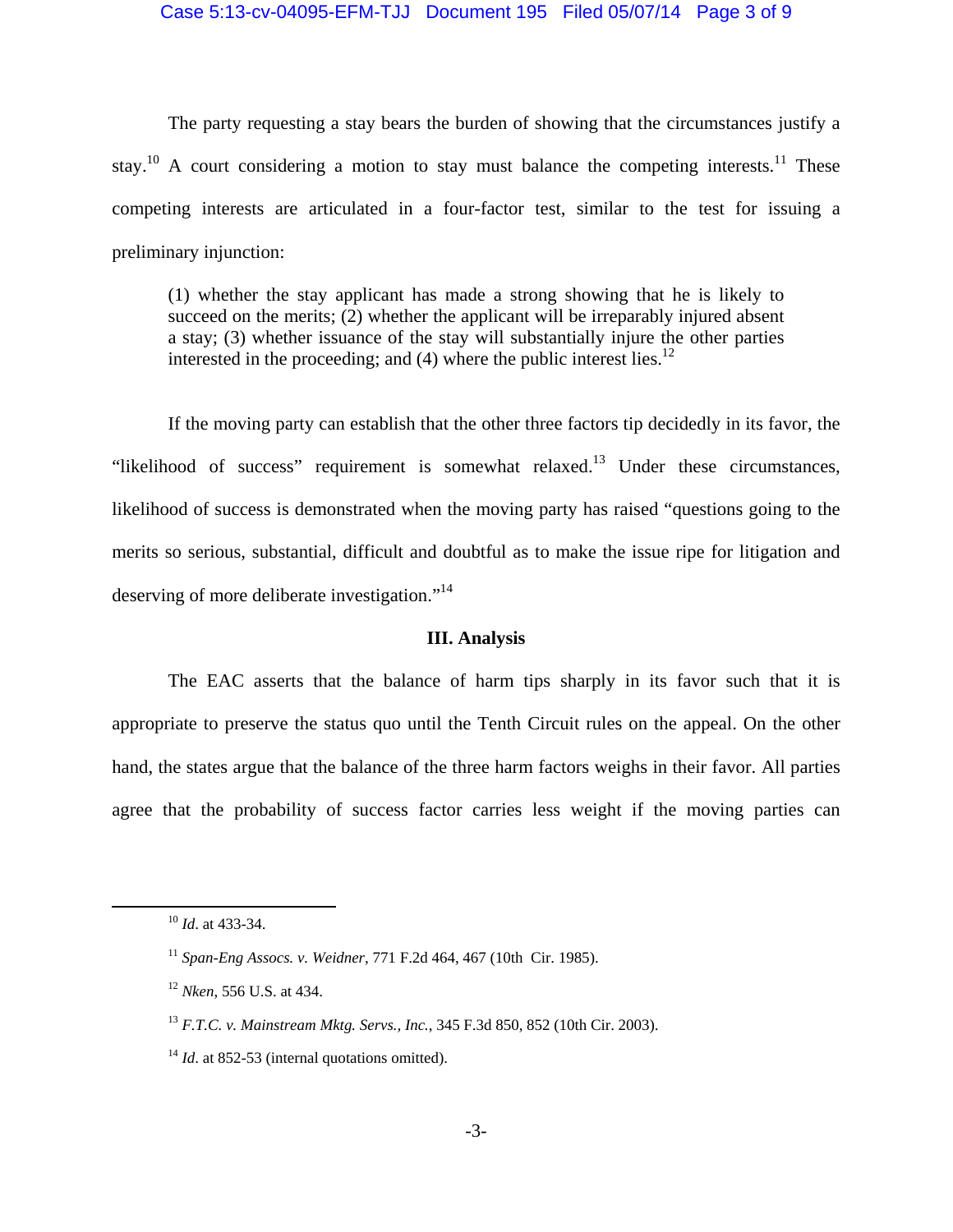#### Case 5:13-cv-04095-EFM-TJJ Document 195 Filed 05/07/14 Page 4 of 9

demonstrate that the other three factors tip decidedly in their favor. As a result, this Court first addresses the three harm factors.

## **A. Harm to the EAC and the intervenors**

The primary harm asserted by the EAC is that this Court's order renders the EAC unable to carry out what it considers its statutory mandate to regulate federal voter registration. The EAC argues that this Court's order unduly constrains its discretion to determine what is necessary to be included on the state-specific instructions. The harm asserted by the intervenors concerns their ability to conduct successful voter registration drives. In response, the states argue that the intervenors' claim that eligible voters will be prevented from registering to vote unless a stay is granted is purely theoretical. The states also maintain that the extra effort necessary to conduct voter registration drives according to the language ordered by this Court does not rise to the level of irreparable harm.

To obtain a stay pending an appeal, the EAC and intervenors must demonstrate irreparable harm, which is an injury that is "certain, great, actual, and not theoretical," and not "merely serious or substantial."<sup>15</sup> They also must show that the harm is imminent.<sup>16</sup> The key word in considering irreparable harm is *irreparable*, which means that mere harm—even if substantial—in terms of money, time, and energy that would be expended is not enough.<sup>17</sup> In

 <sup>15</sup> *Heideman v. South Salt Lake City*, 348 F.3d 1182, 1189 (10th Cir. 2003).

<sup>16</sup> *Id*.

<sup>17</sup> *Sampson v. Murray*, 415 U.S. 61, 90 (1974).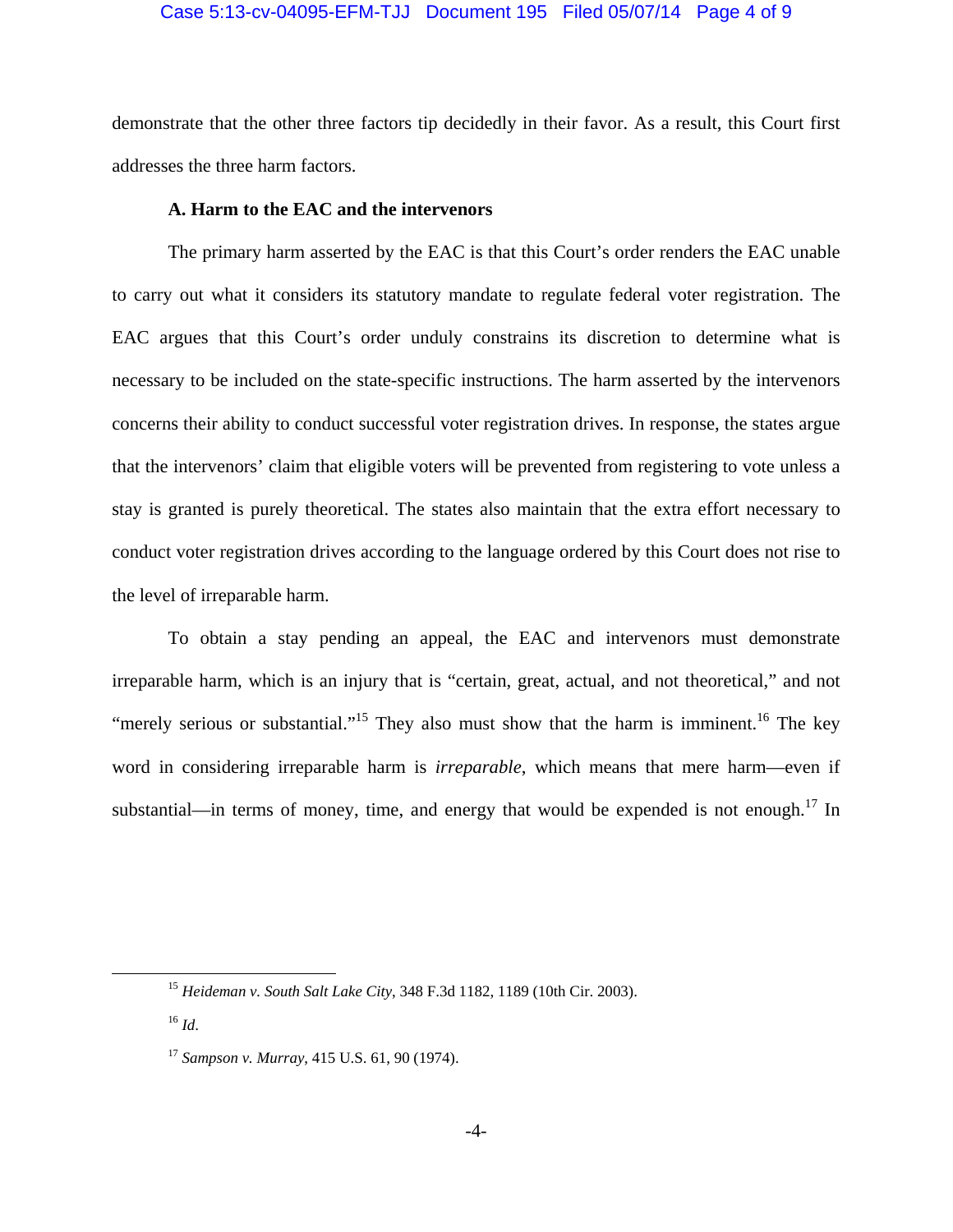### Case 5:13-cv-04095-EFM-TJJ Document 195 Filed 05/07/14 Page 5 of 9

short, "[i]rreparable harm, as the name suggests, is harm that cannot be undone."<sup>18</sup> In other words, easily reversed harms cannot be considered irreparable.<sup>19</sup>

Here, there is no persuasive argument that the mandated action cannot be undone if this Court's order is reversed on appeal. For example, if the order is reversed, the EAC would be free to remove the ordered language from the state-specific instructions. The hardship envisioned by the EAC—its diminished role in regulating voter registration—would be proven true only if the appellate court reversed. That is, the EAC's envisioned hardship regarding its role in regulating voter registration simply does not exist unless the appellate court finds that its role, vis-a-vis the states, is significantly different than this Court has found, and thus reverses this Court. In that event, the EAC's role would be restored as soon as an appellate decision is issued. Further, any alleged harm done to voter registration drives would be cured on reversal by allowing those registering with the federal form to do so without providing proof of citizenship. While the Court does not dispute that some harm to the EAC and voter registration drives could occur, it believes that any such harm would prove to be temporary and reversible if this Court's order is overturned on appeal. Therefore, the EAC and the intervenors have not carried their burden of showing irreparable harm.

## **B. Harm to the states**

The states list three distinct injuries that they would suffer if a stay is issued. According to the states, a stay would 1) prevent the states from enforcing their statutes requiring proof of citizenship, 2) deprive the states of their constitutional right to establish and enforce voter

 <sup>18</sup> *Salt Lake Tribune Publ'g Co., LLC v. AT & T Corp.*, 320 F.3d 1081, 1105 (10th Cir. 2003).

<sup>19</sup> *Id*.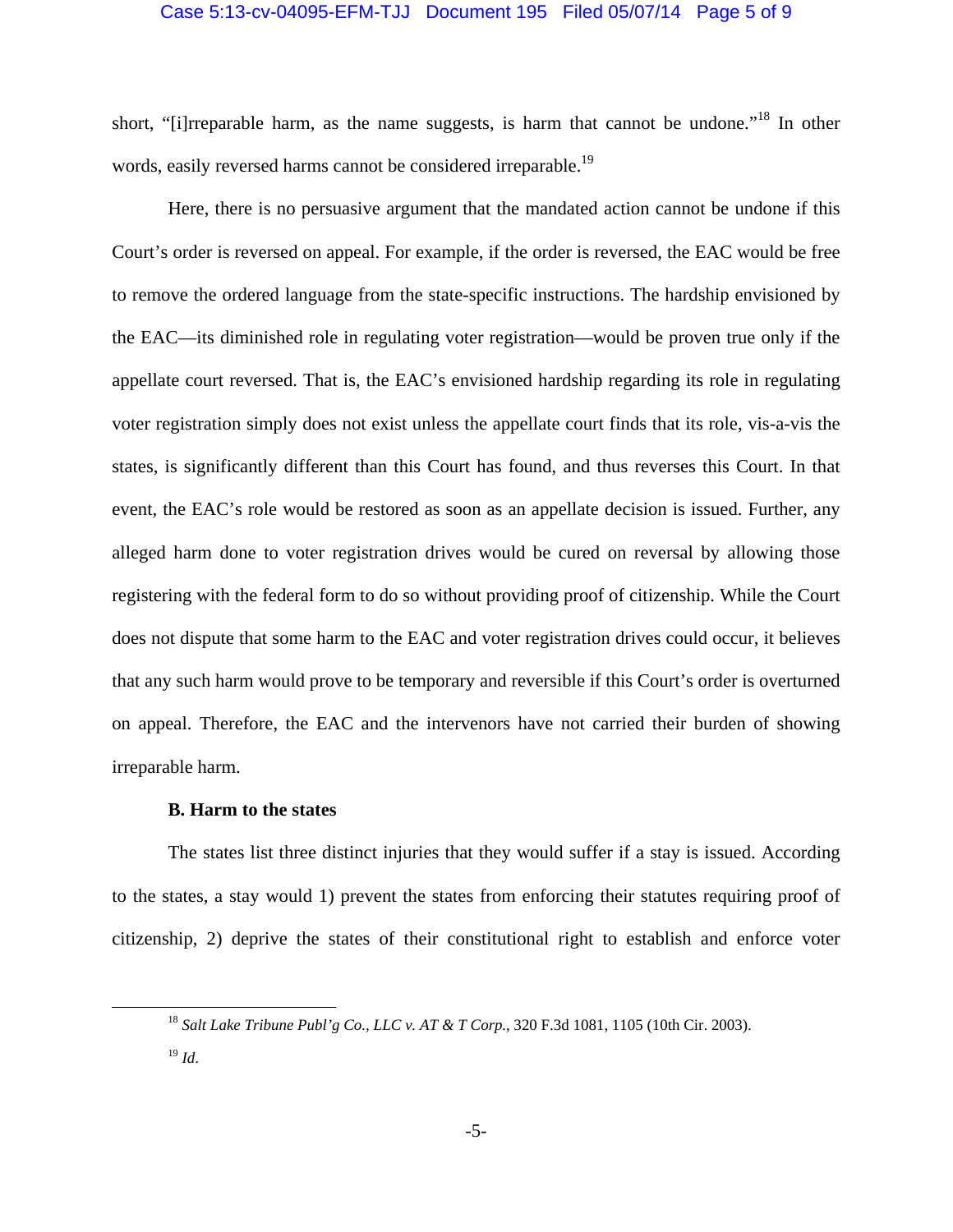#### Case 5:13-cv-04095-EFM-TJJ Document 195 Filed 05/07/14 Page 6 of 9

qualifications, and 3) force the states to implement an unduly burdensome bifurcated voter registration system.

On the other hand, the EAC and the intervenors argue that the risk of harm to the states is comparatively small. The EAC, based on its findings, asserts that the number of unlawful registrants by noncitizens is infinitesimally small. The EAC also points out that any harm resulting from the states' need to implement a bifurcated voter registration system is attributable to their own choices or requirements of state law.

Because the EAC and the intervenors will not be irreparably harmed by a denial of a motion to stay pending appeal, the Court finds that any harm that they may suffer does not outweigh the potential harm to the states if a stay is granted. For the states, the primary harm is not being able to fully enforce their voter registration laws as enacted by the residents of Arizona and elected representatives of Kansas. The harm arising from an injunction against the implementation of a state's duly enacted law is a significant harm. Any harm that may be suffered by the EAC or intervenors in terms of voter registration drives must be balanced against potential harm to the states. In this case, any potential harm to the EAC and intervenors does not outweigh the harm to the states.

#### **C. Public interest**

The next factor asks for a determination of where the public interest lies. The EAC and intervenors argue that the public interest is best served by a stay to avoid the possibility of voter confusion and disenfranchisement. Specifically, the EAC argues that a stay would serve two purposes of the National Voting Rights Act because it would allow more eligible citizens to register to vote and help voter registration drives. The states, on the other hand, contend that a stay is not in the public interest because the public is interested in fair elections free from fraud.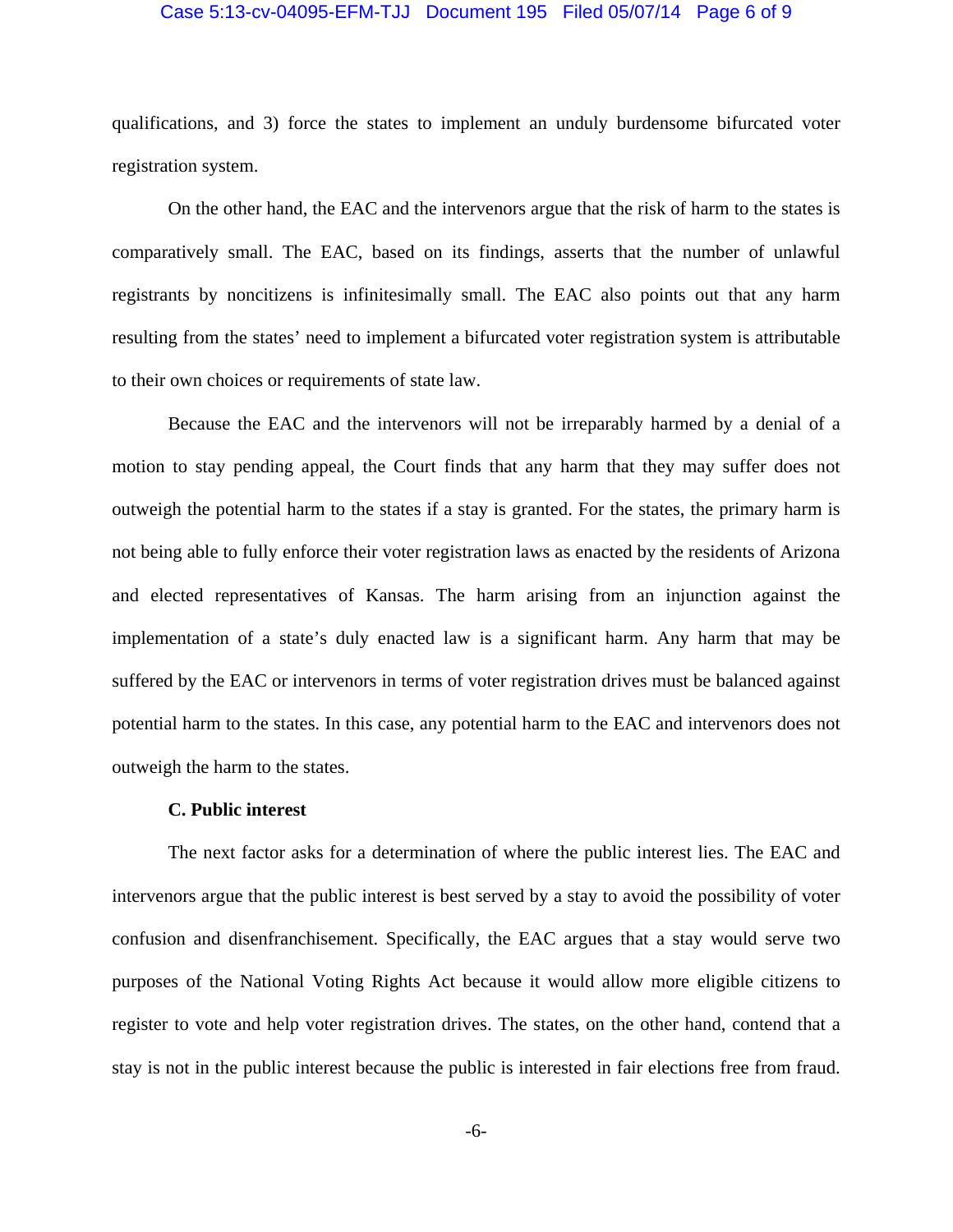#### Case 5:13-cv-04095-EFM-TJJ Document 195 Filed 05/07/14 Page 7 of 9

Further, the states argue that voter confusion is more likely if a stay is granted because they will be forced to implement a system in which some voters may only be eligible to vote in federal elections and other voters may be eligible to vote in all elections.

Public interest is best expressed through laws enacted by the public's elected representatives. The people of Arizona and the representatives of Kansas have decided that the public interest of their residents is in preventing voter fraud and protecting public confidence in the integrity of their elections. The Court acknowledges that there is public interest in increasing voter registration. But the intervenors have not shown facts in the record to support the idea that any eligible citizen has been or will be denied the right to vote as a result of the states' laws requiring proof of citizenship. They have discussed incomplete voter registrations due to the failure to provide such proof, but there is no evidence, only speculation, that those voters are unable to provide such proof. All the Court knows, from the evidence in the record, is that they have not—it hasn't been shown that they cannot.

Thus, the inability to register voters is only theoretical. As a result, any claim that the public interest is best served by a stay is likewise theoretical. Conversely, the interest of the states in enforcing its enacted laws is fairly significant. Therefore, the Court finds that the public interest lies with the states, and, in any event, to the extent that there is public interest in voter registration drives, it does not rise to the degree necessary to warrant a stay in this case.

### **D. Likelihood of success**

All parties agree that the relaxed standard of considering the likelihood of success only comes into play if the three other factors tip decidedly in favor of a stay. The Court has found that those moving for a stay have not shown irreparable harm. Further, neither of the other two harm factors tip decidedly in the moving parties' favor. As a result, it is not necessary to consider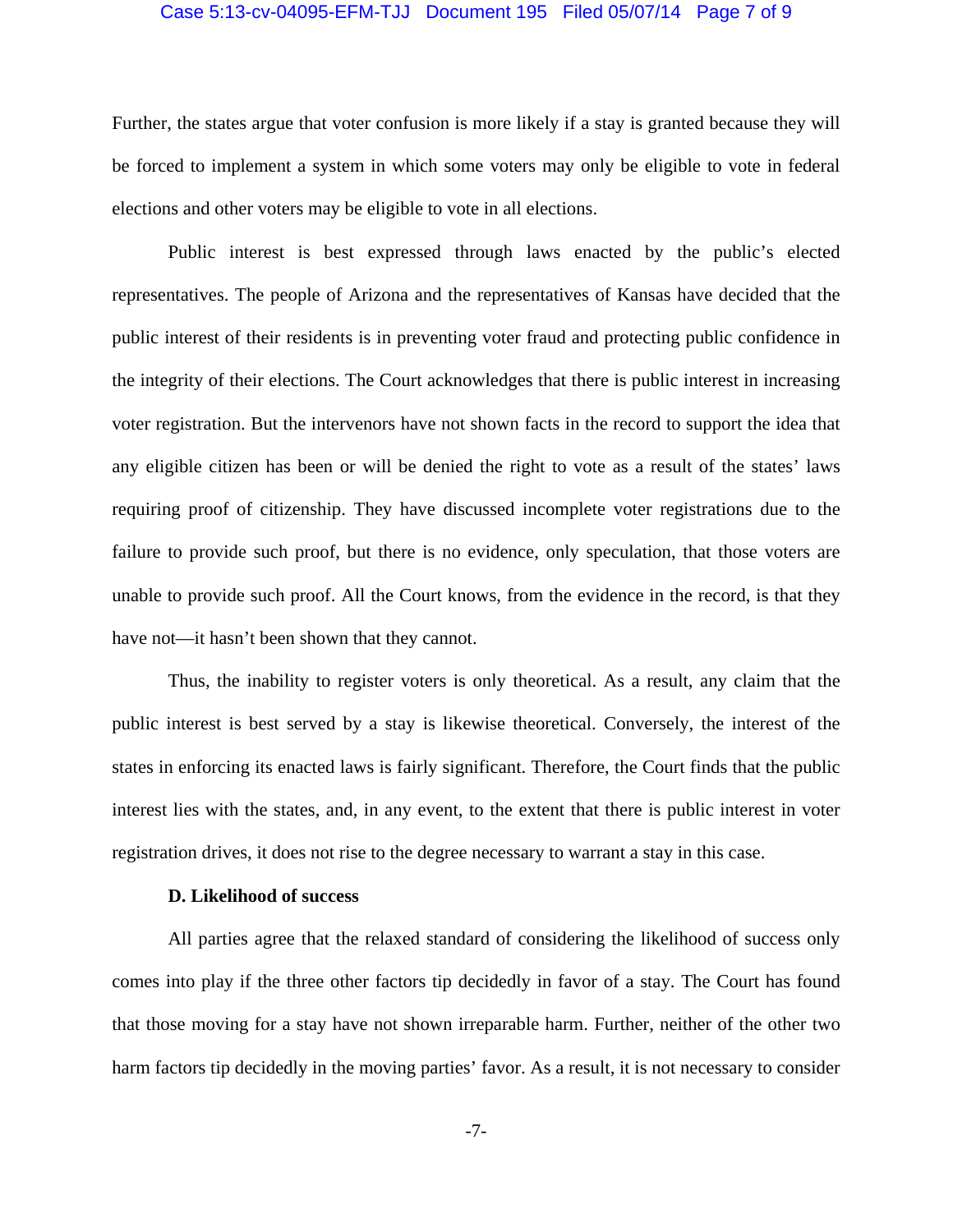### Case 5:13-cv-04095-EFM-TJJ Document 195 Filed 05/07/14 Page 8 of 9

whether the motions raise questions going to the merits so serious, substantial, difficult, and doubtful as to make the issue ripe for litigation and deserving of more deliberate investigation.<sup>20</sup>

The EAC acknowledges that the Court has considered all of the arguments raised in its motion to stay. The intervenors' arguments for a showing of a likelihood of success on appeal are the same as those previously raised with this Court. This Court's order closely tracked the directives of and demonstrated compliance with *Arizona v. Inter Tribal Council of Arizona, Inc.*<sup>21</sup> Therefore, the Court is not convinced that the EAC and the intervenors have demonstrated a strong likelihood of success on appeal.

## **E. Conclusion**

As the moving parties, the EAC and the intervenors have not shown irreparable harm to themselves, that their harm outweighs the harm to the states, or that the public interest is best served by a stay pending appeal. Nor have the moving parties made a strong showing of the likelihood of success on appeal. As a result, the moving parties have not carried their burden of showing that the circumstances justify a stay of this Court's March 19, 2014, order. The motions for a stay are denied.

Because there is no stay issued from this Court, the last directive from this Court to the EAC ordering the addition of the requested language to the state-specific instructions shall be carried out forthwith without further delay. In light of this order, the states' Motion to Compel (Doc. 187) is moot as unnecessary.

 <sup>20</sup> *See F.T.C.*, 345 F.3d at 852-53.

<sup>21</sup> *Arizona v. Inter Tribal Council of Arizona, Inc.*, 133 S. Ct. 2247 (2013).